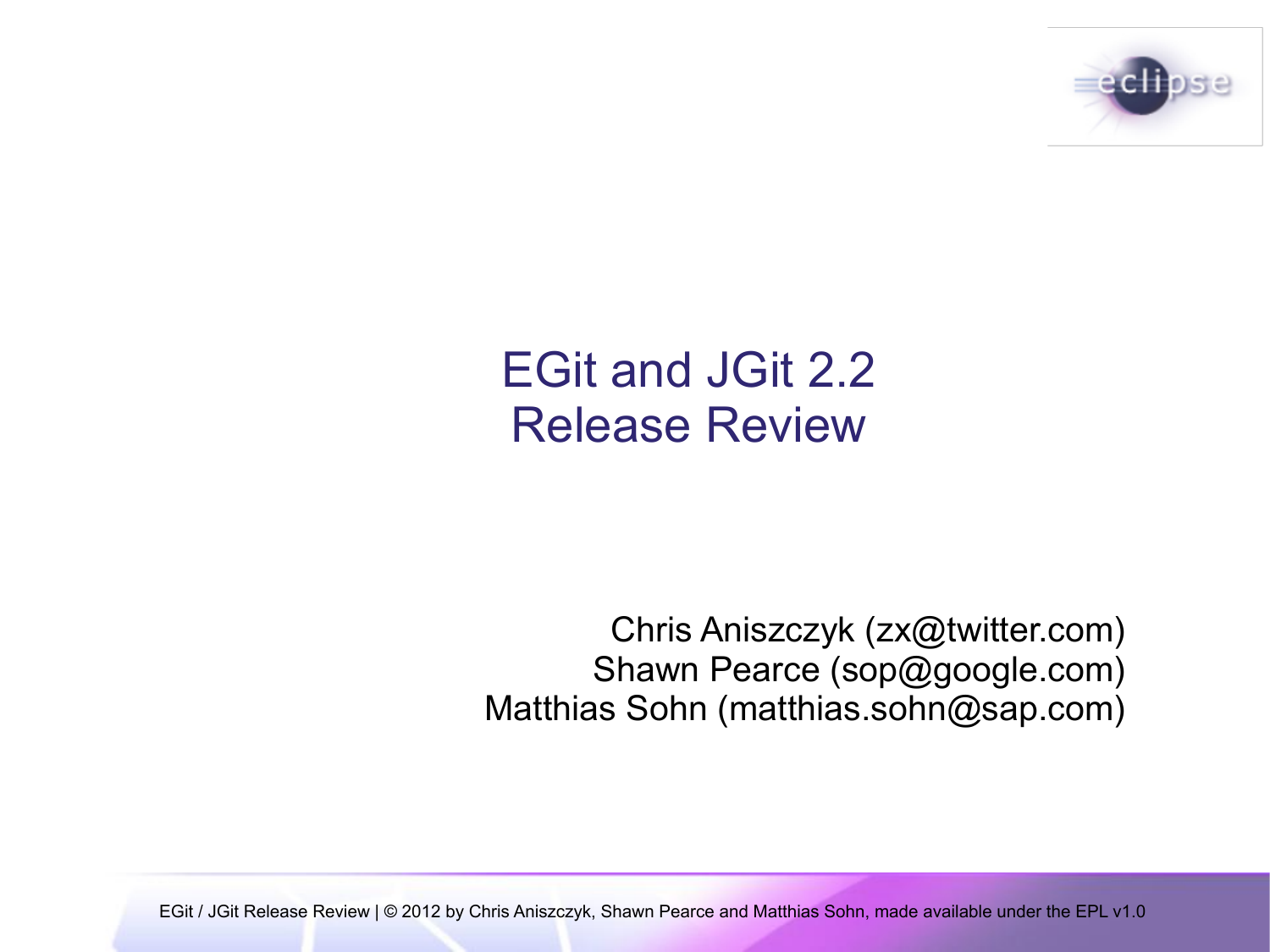### About



EGit is an Eclipse Team provider for Git. Git is a distributed SCM, which means every developer has a full copy of all history of every revision of the code, making queries against the history very fast and versatile. The EGit project is implementing Eclipse tooling for the JGit Java implementation of Git.

JGit is an EDL (BSD) licensed, lightweight, pure Java library implementing Git.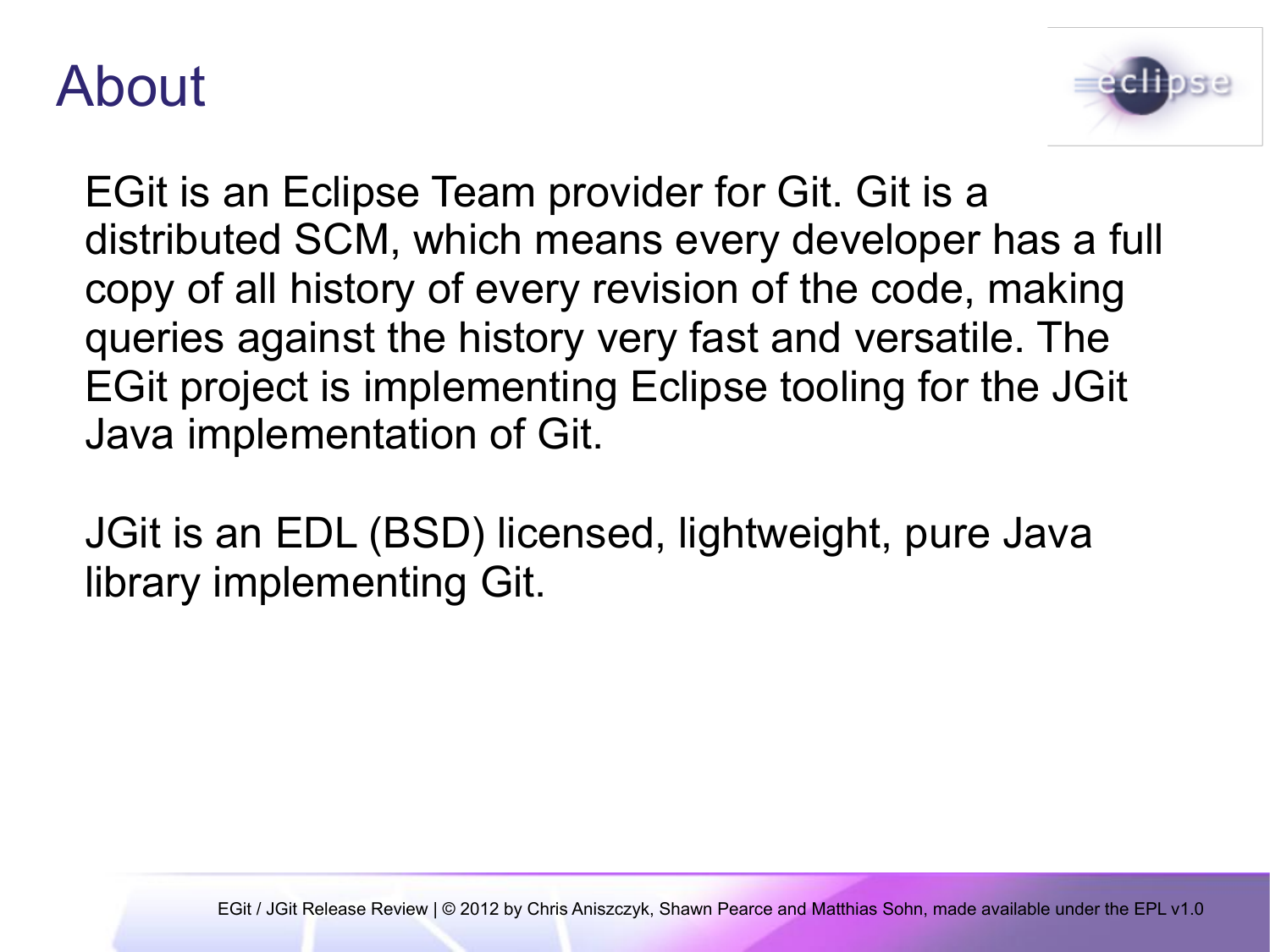### Introduction



EGit and JGit are Technology sub projects.

- http://eclipse.org/egit
- http://eclipse.org/jgit

This release is the 13th release for both projects at Eclipse.org, and the goal is to build an Eclipse community around Git.

Main use cases can now be done using EGit without using native Git.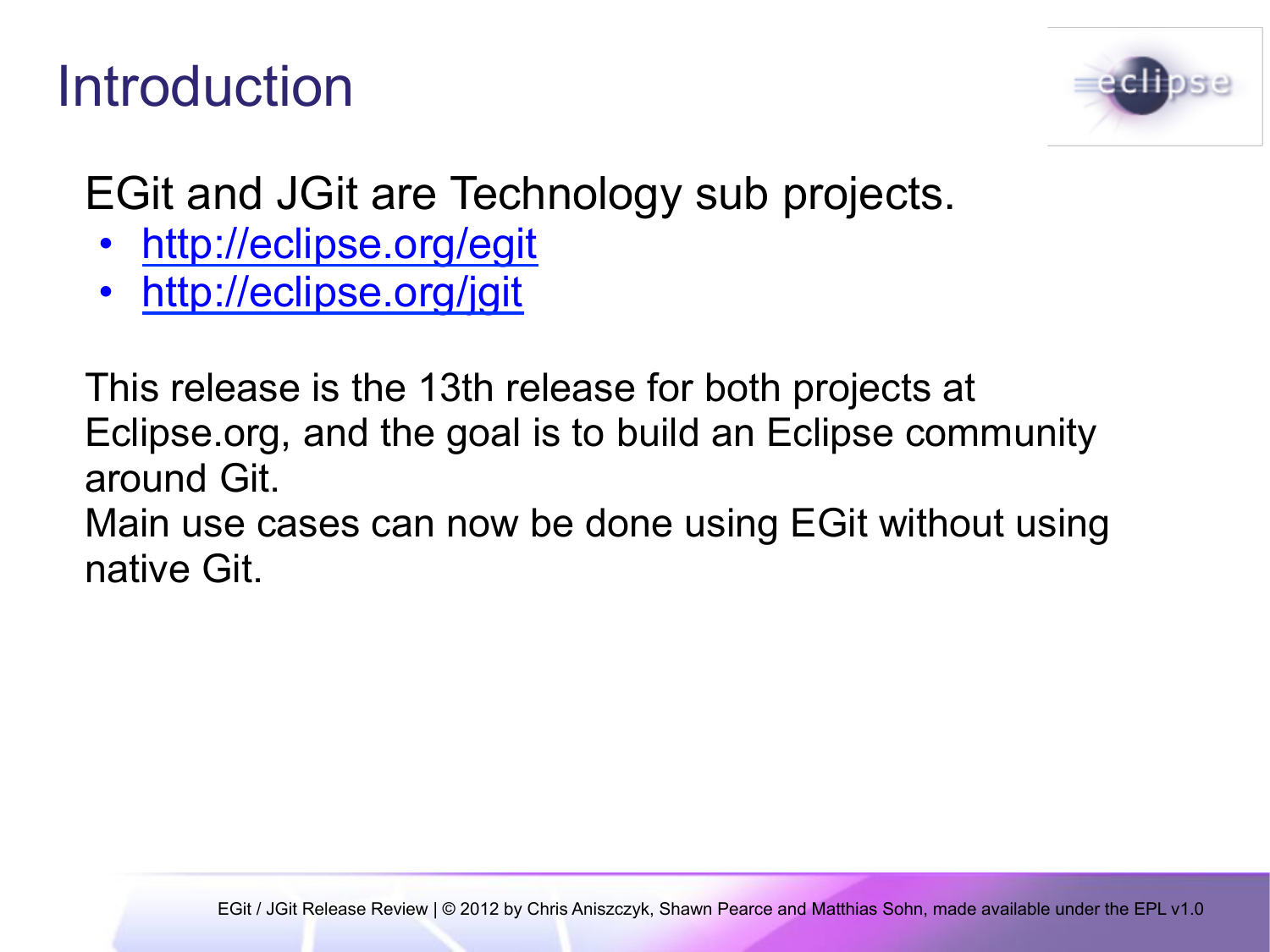### Committer Diversity



There are many individuals and companies involved with EGit (19 committers) and JGit (12 committers)

- Ageto
- Dewire
- GitHub
- Google
- IBM
- Twitter
- SAP
- Tasktop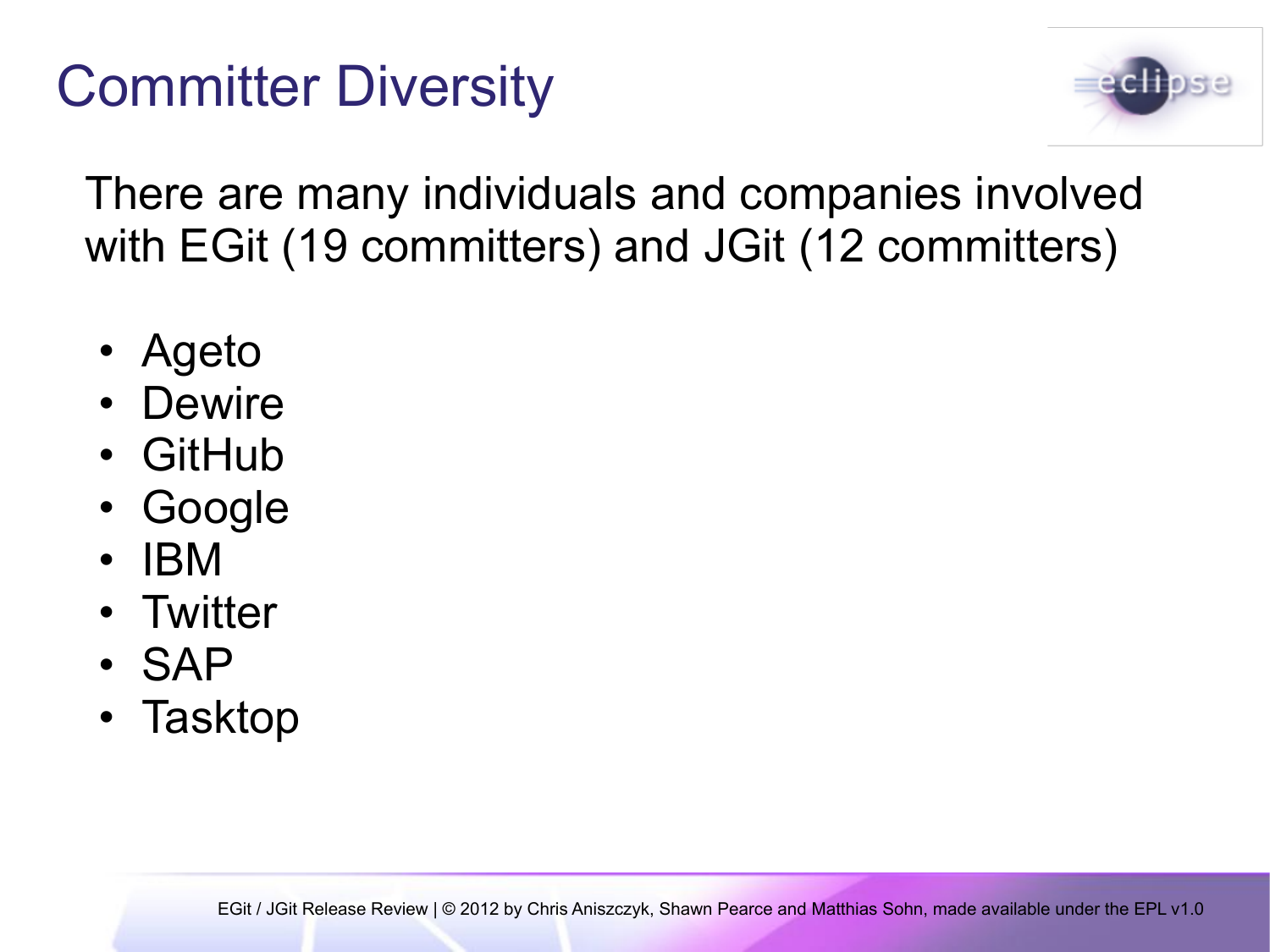### JGit Features



- JGit Porcelain API
	- o new GarbageCollectCommand
	- o RmCommand supports --cached
	- o PullCommand supports --rebase and --no-rebase
	- o Status and CleanCommand support cleaning directories
	- o CheckoutCommand supports checkout 'ours' and 'theirs'
	- o MergeCommand supports --no-ff
	- o RebaseCommand supports interactive 'edit' and 'reword' command
- JGit command line
	- o new **archive** command (zip and tar)
	- o new **reflog** and **status** command
	- o merge supports --squash and --no-ff
- Many bug fixes

#### **Complete list of improvements in New and Noteworthy**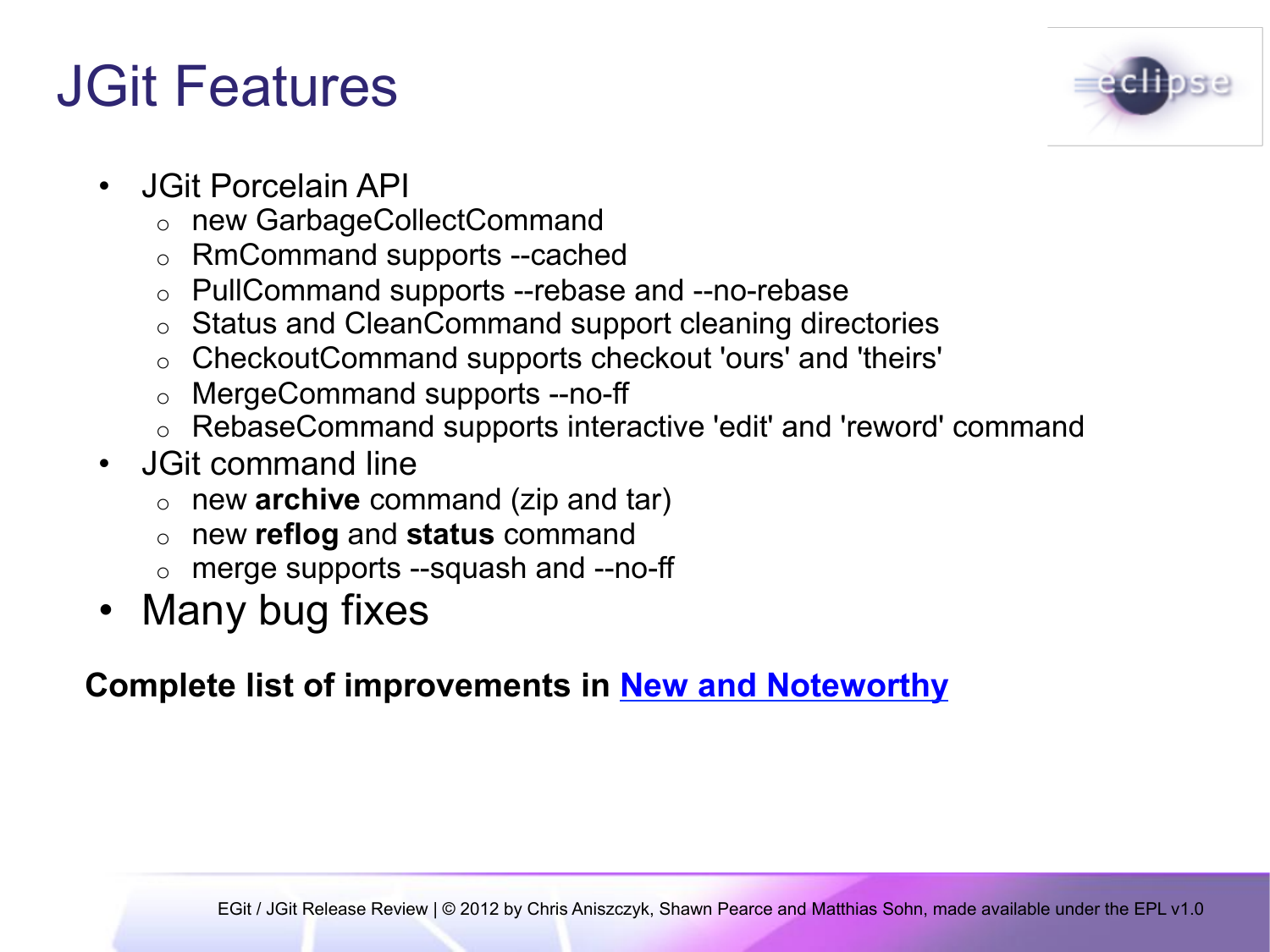### EGit Features



- One-click commit + push in commit dialog and staging view
- Allow 'Push to Gerrit' to push to refs/drafts
- Enable three-way mode of the compare editor
- Propagate project team decoration up to working set
- 'Show In' support in Staging View and Commit Viewer
- **Staging View** 
	- $\circ$  Staging via drag and drop from package explorer to staging view
	- o Enable delete of files with delete key
	- Add ignore action for untracked files

Performance improvements

- IndexDiffCache refreshes incrementally speeding up staging view and decorators
- Many bug fixes
- minimum supported Eclipse platform version for EGit 2.2 is 3.7.2

#### **Find complete list of improvements in New and Noteworthy**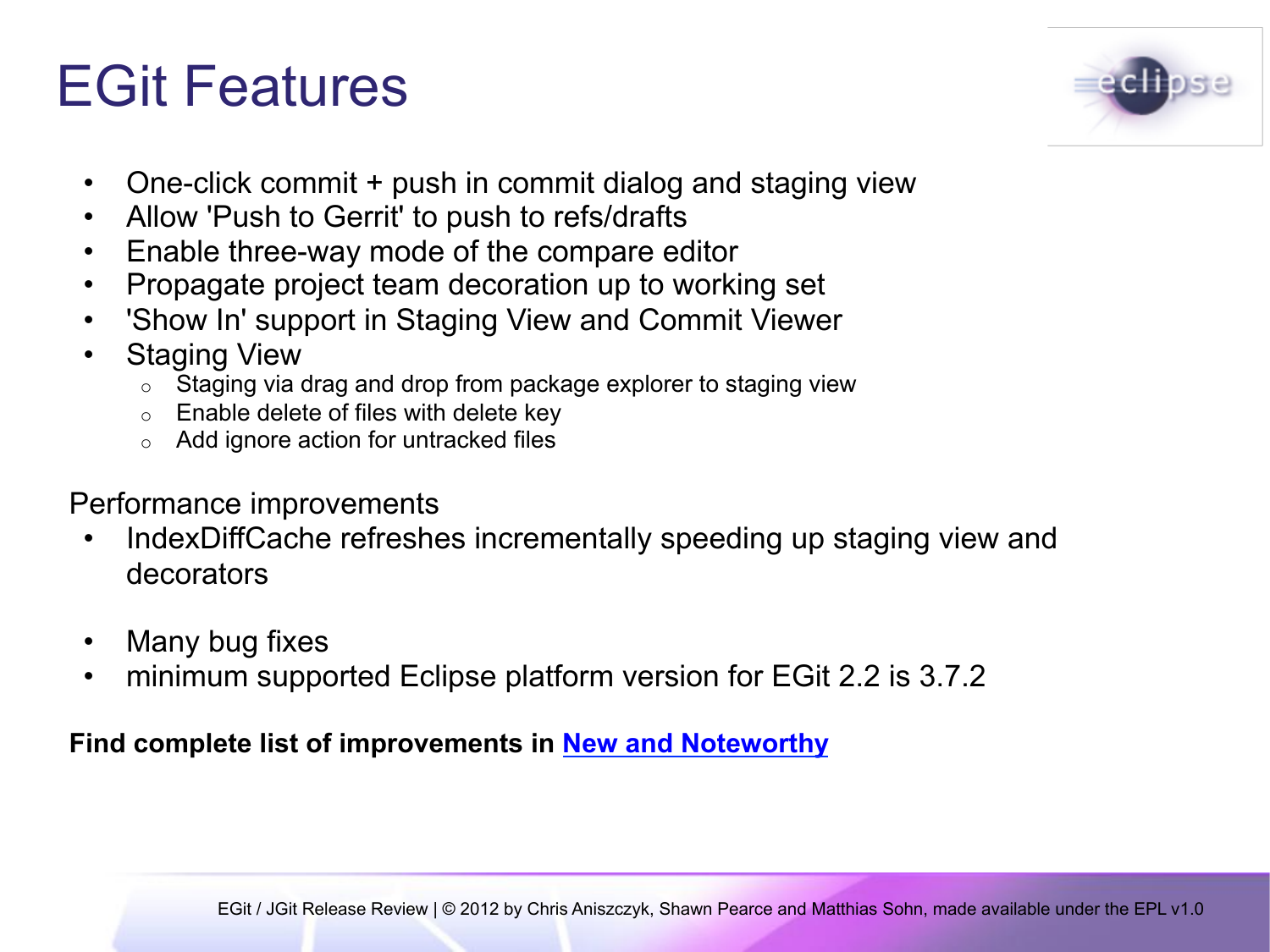### GitHub Connector Features



- Add service support for Markdown API
- Add service support for commit status API
- Support requesting all commit comments
- Show info message that anonymous cannot submit tasks
- Some bug fixes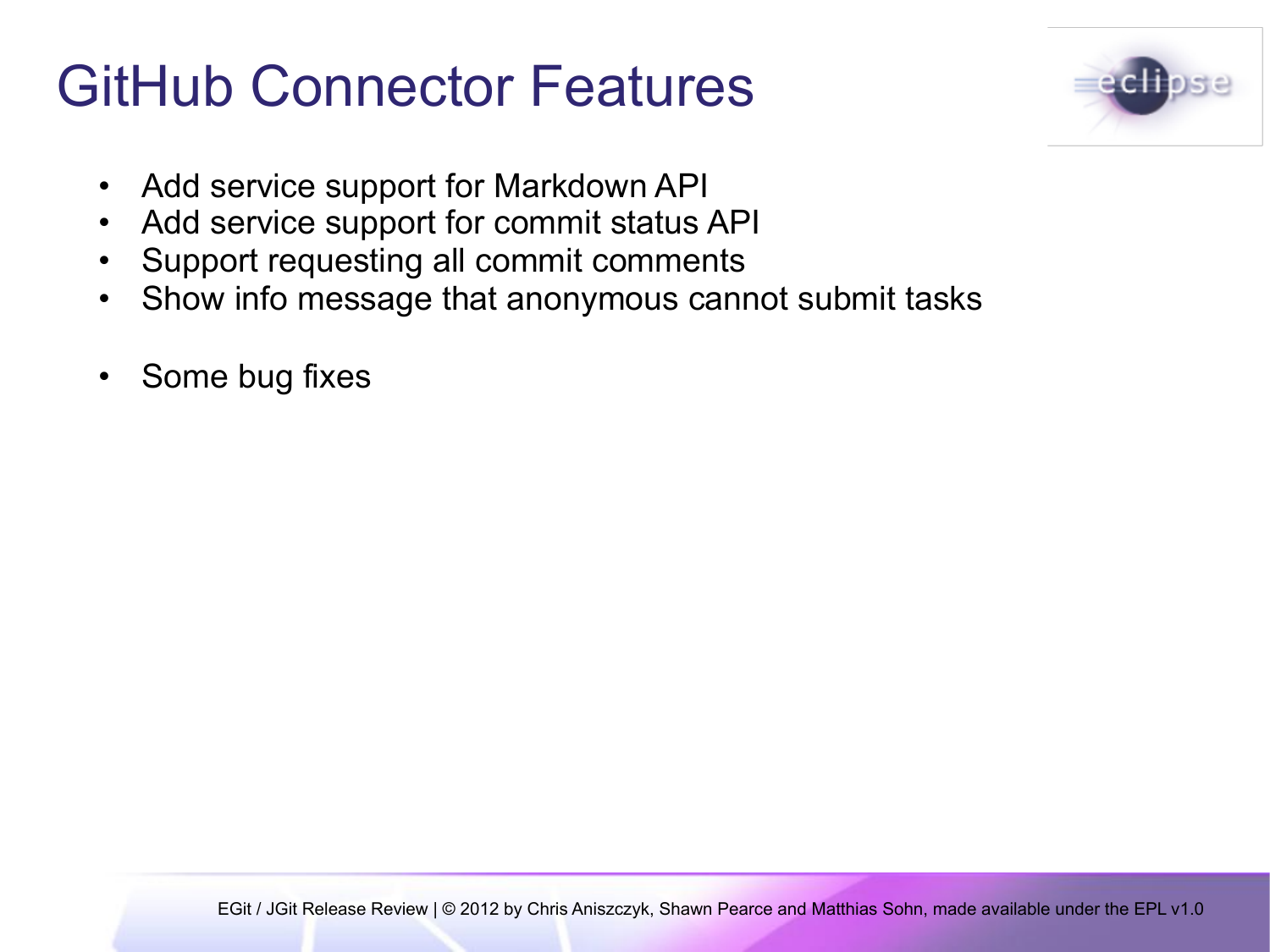### Non Code Aspects



#### User Guide and extensive Contributor Guide

- http://wiki.eclipse.org/EGit/User\_Guide
- http://wiki.eclipse.org/EGit/GitHub/User Guide
- http://wiki.eclipse.org/JGit/User\_Guide
- http://wiki.eclipse.org/EGit/Contributor Guide
- http://wiki.eclipse.org/EGit/GitHub/ContributorGuide

Lively discussion on mailing lists and EGit forum show a growing community:

- http://dev.eclipse.org/mhonarc/lists/jgit-dev/maillist.html
- http://dev.eclipse.org/mhonarc/lists/egit-dev/maillist.html
- http://www.eclipse.org/forums/index.php?t=thread&frm\_id=48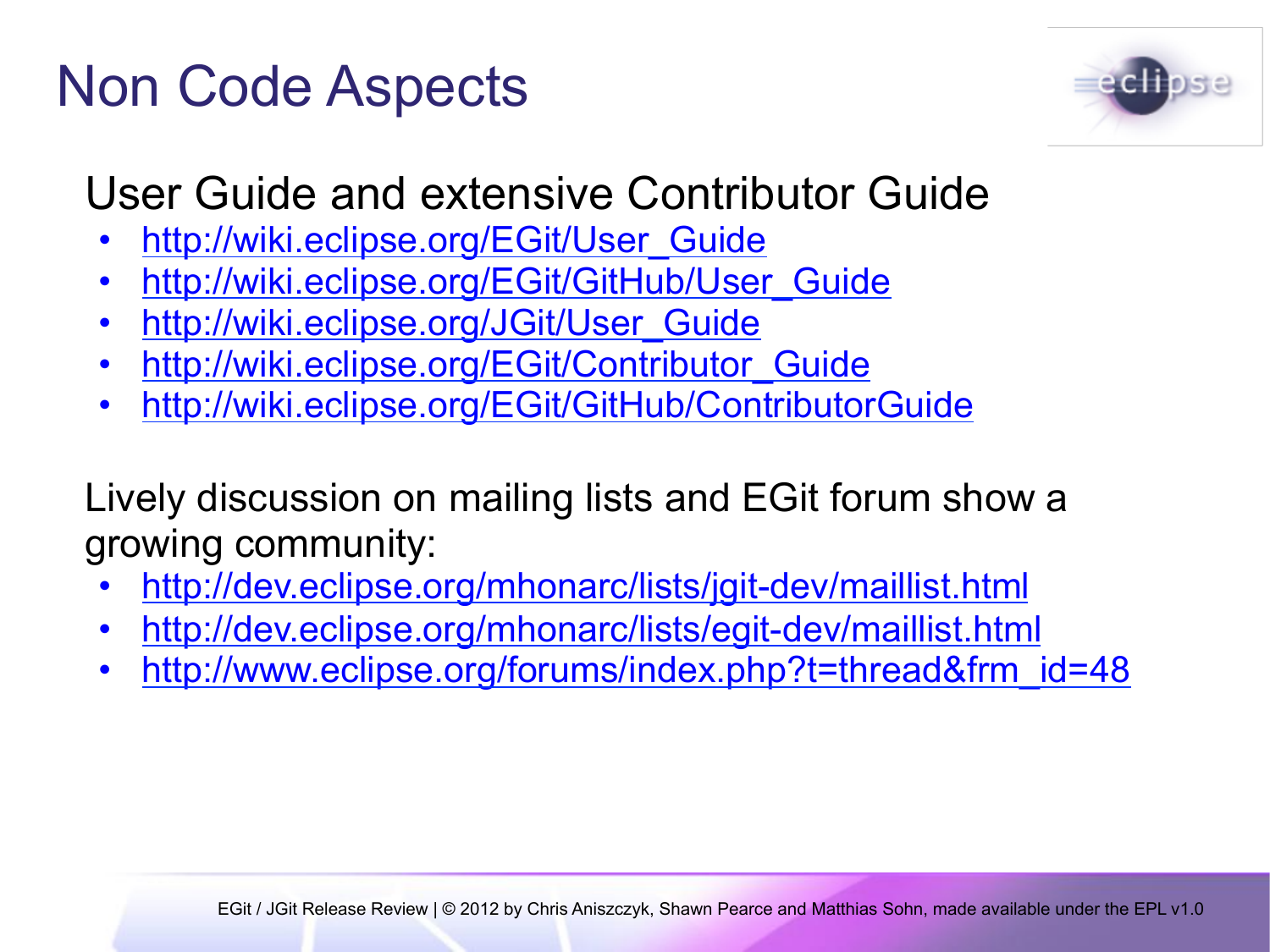### Bugzilla (as of 2011-12-09)



- JGit
	- $\circ$  97 bugs open, 50 enhancements
	- $\circ$  10 bugs & 12 enhancements fixed since last release

### • EGit

- $\circ$  691 bugs open, 257 enhancements
- o 76 bugs & 21 enhancements fixed since last release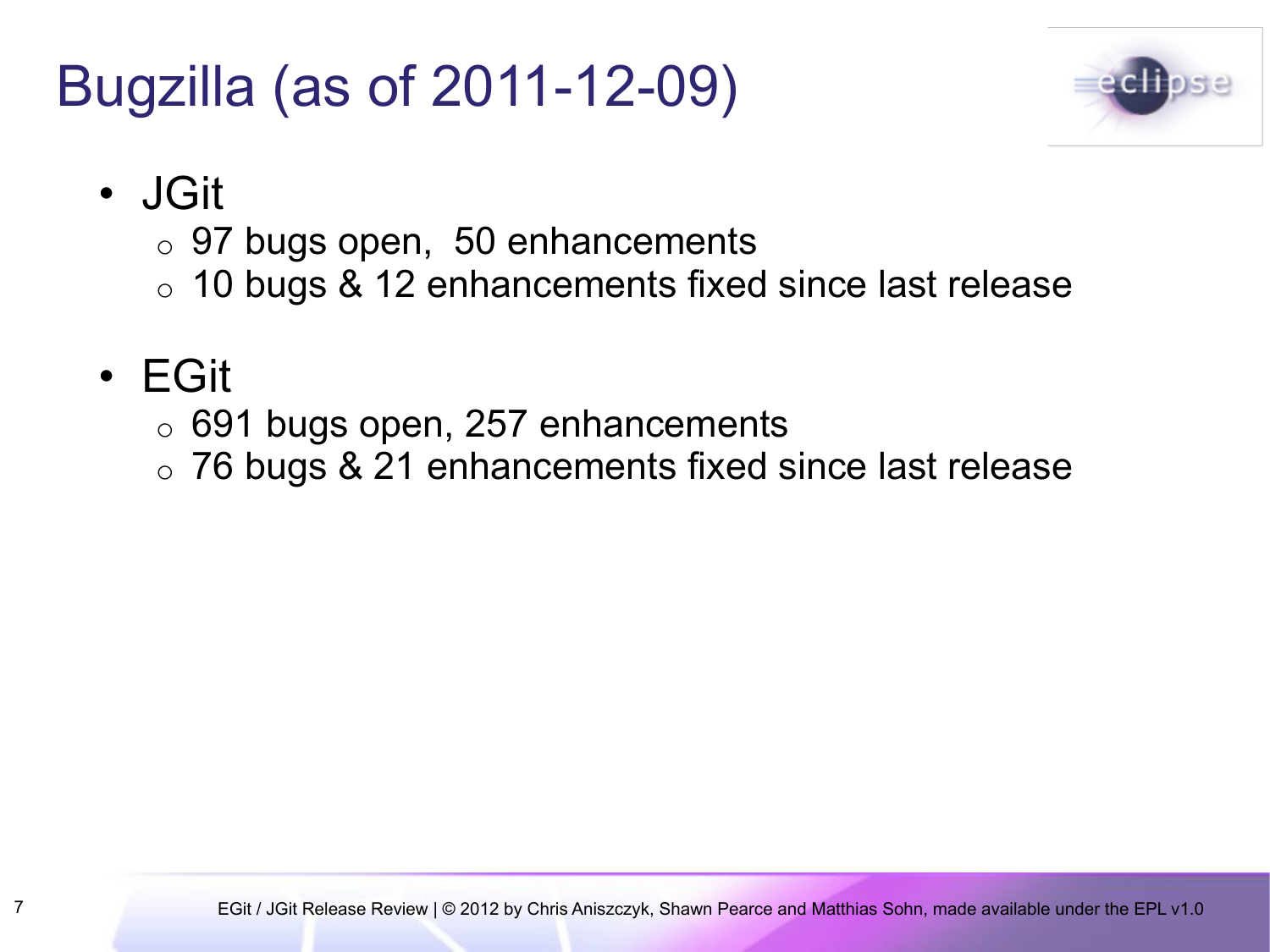### Features EGit 2.2

| <b>Git Commands</b> |              |               |                       |             | <b>EGit UI &amp; Team API</b><br><b>Support</b> |
|---------------------|--------------|---------------|-----------------------|-------------|-------------------------------------------------|
| add                 | format-patch | shortlog      | relink                | rev-parse   | <b>History View</b>                             |
| am                  | gc           | show          | remote                | show-branch | <b>Repositories View</b>                        |
| archive             | grep         | stash         | repack                | verify-tag  | <b>Staging View</b>                             |
| bisect              | init         | status        | replace               | whatchanged | Compare Editor (3 way)                          |
| branch              | log          | submodule     | annotate              | .gitignore  | Merge Editor (2 way)                            |
| bundle              | merge        | tag           | blame                 | daemon      | <b>Apply Patch</b>                              |
| checkout            | mv           | config        | cherry                |             | <b>Create Patch</b>                             |
| cherry-pick         | notes        | fast-export   | count-objects         |             | <b>Mylyn Integration</b>                        |
| clean               | pull         | fast-import   | difftool              |             | <b>Synchronize View</b>                         |
| clone               | push         | filter-branch | fsck                  |             | <b>Gerrit Integration</b>                       |
| commit              | rebase       | mergetool     | get-tar-<br>commit-id |             |                                                 |
| describe            | reset        | pack-refs     | help                  |             |                                                 |
| diff                | revert       | prune         | merge-tree            |             |                                                 |
| fetch               | rm           | reflog        | rerere                |             |                                                 |

supported partial missing irrelevant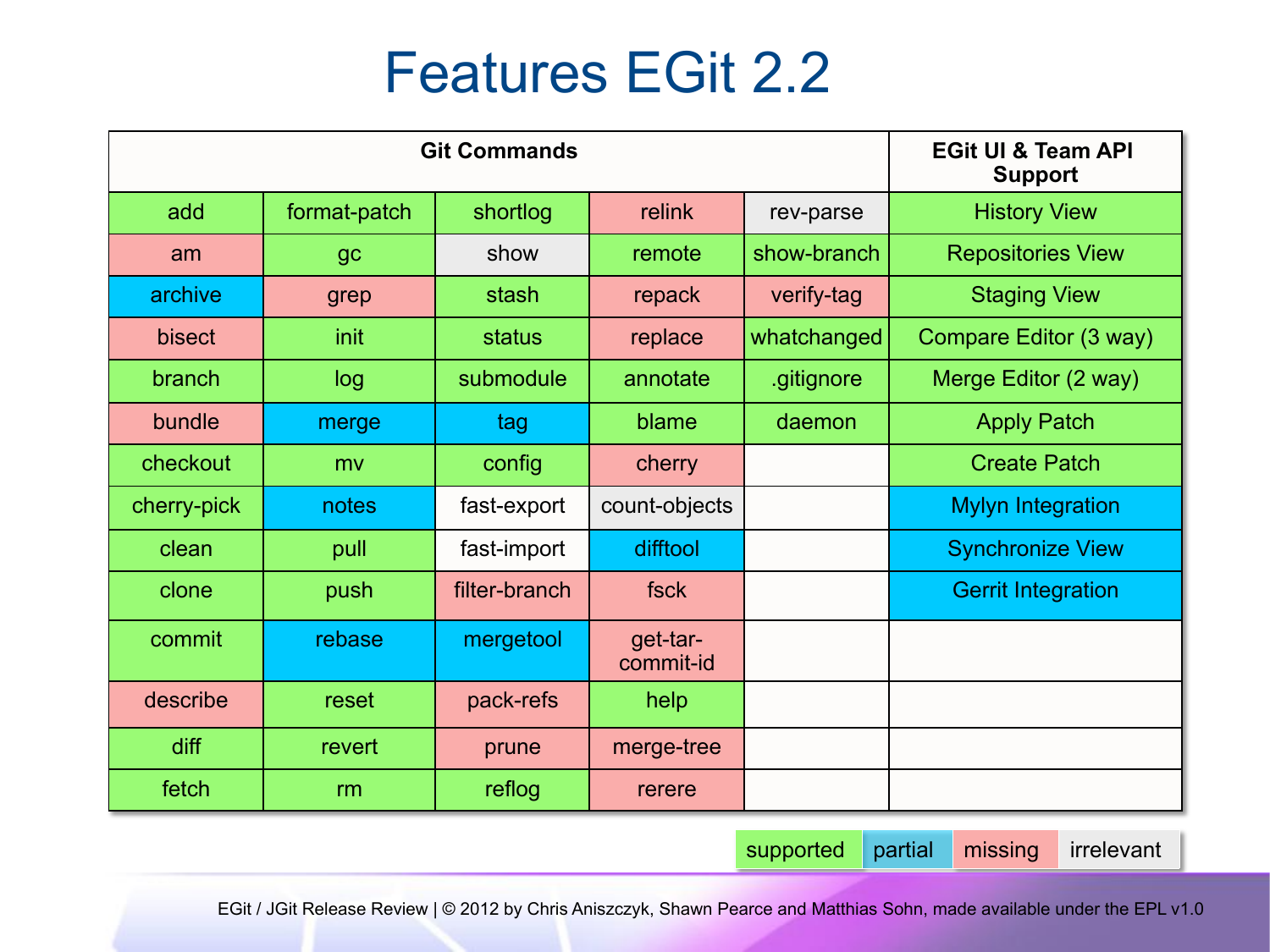### Committers - JGit

- Chris Aniszczyk (Twitter)
- Christian Halstrick (SAP)
- *Colby Ranger (Google) New*
- *David Borowitz (Google) New*
- Gunnar Wagenknecht (Ageto)
- Kevin Sawicki (GitHub)
- Mathias Kinzler (SAP)
- Matthias Sohn (SAP)
- Robin Rosenberg (Dewire)
- Sasa Zivkov (SAP)
- Shawn Pearce (Google)
- Stefan Lay (SAP)

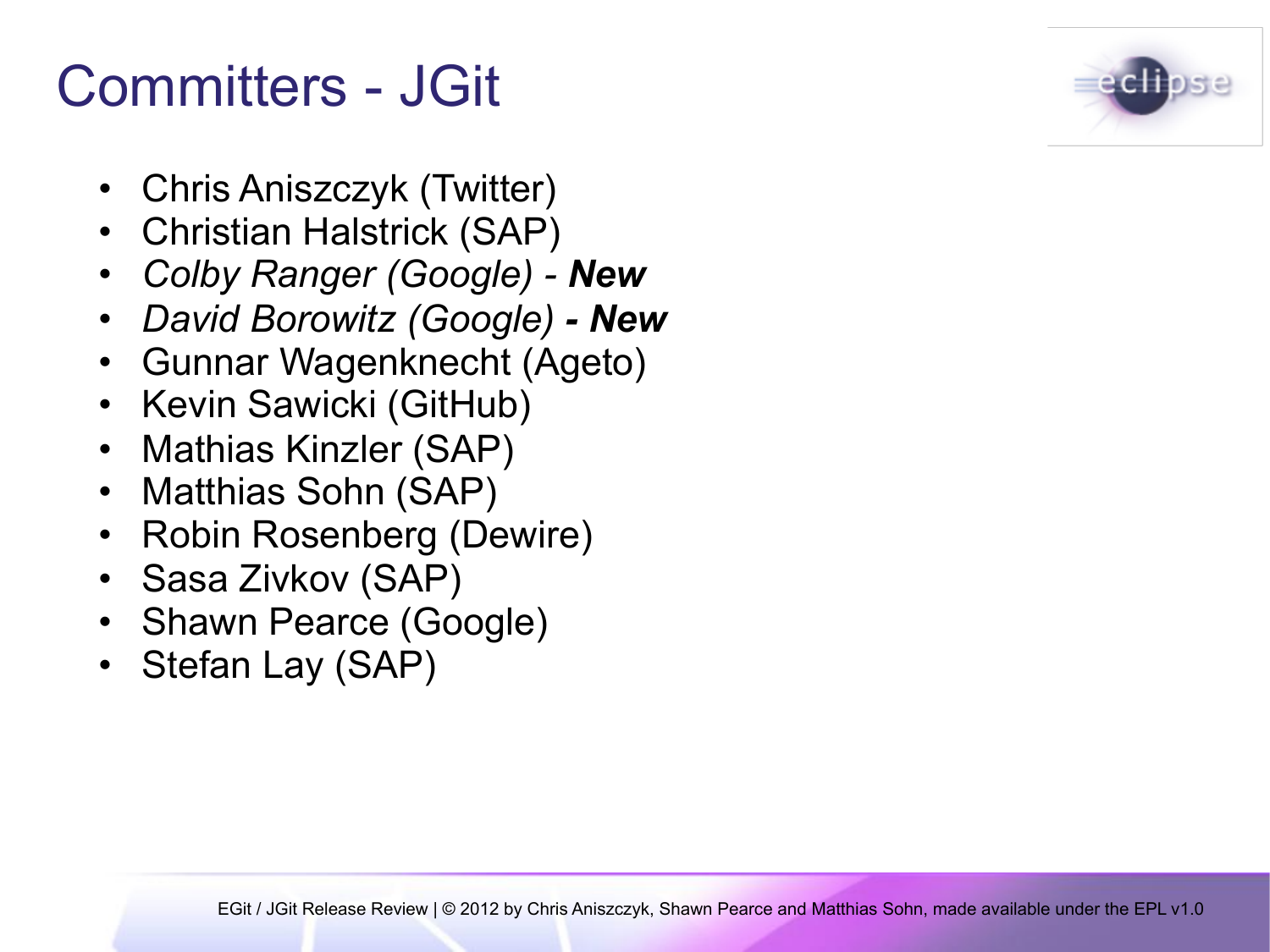### Committers - EGit

- Andrew Niefer (IBM)
- Benjamin Muskalla (Tasktop)
- Chris Aniszczyk (Twitter)
- Christian Halstrick (SAP)
- Dani Megert (IBM)
- Dariusz Luksza (Independent)
- Gunnar Wagenknecht (Ageto)
- Jens Baumgart (SAP)
- Kevin Sawicki (GitHub)
- Mathias Kinzler (SAP)
- Matthias Sohn (SAP)
- Mik Kersten (Tasktop)
- Mykola Nikishov (Independent)
- Remy Suen (IBM)
- Robin Rosenberg (Dewire)
- Robin Stocker (Independent)
- Shawn Pearce (Google)
- Stefan Lay (SAP)
- Tomasz Zarna (Tasktop)

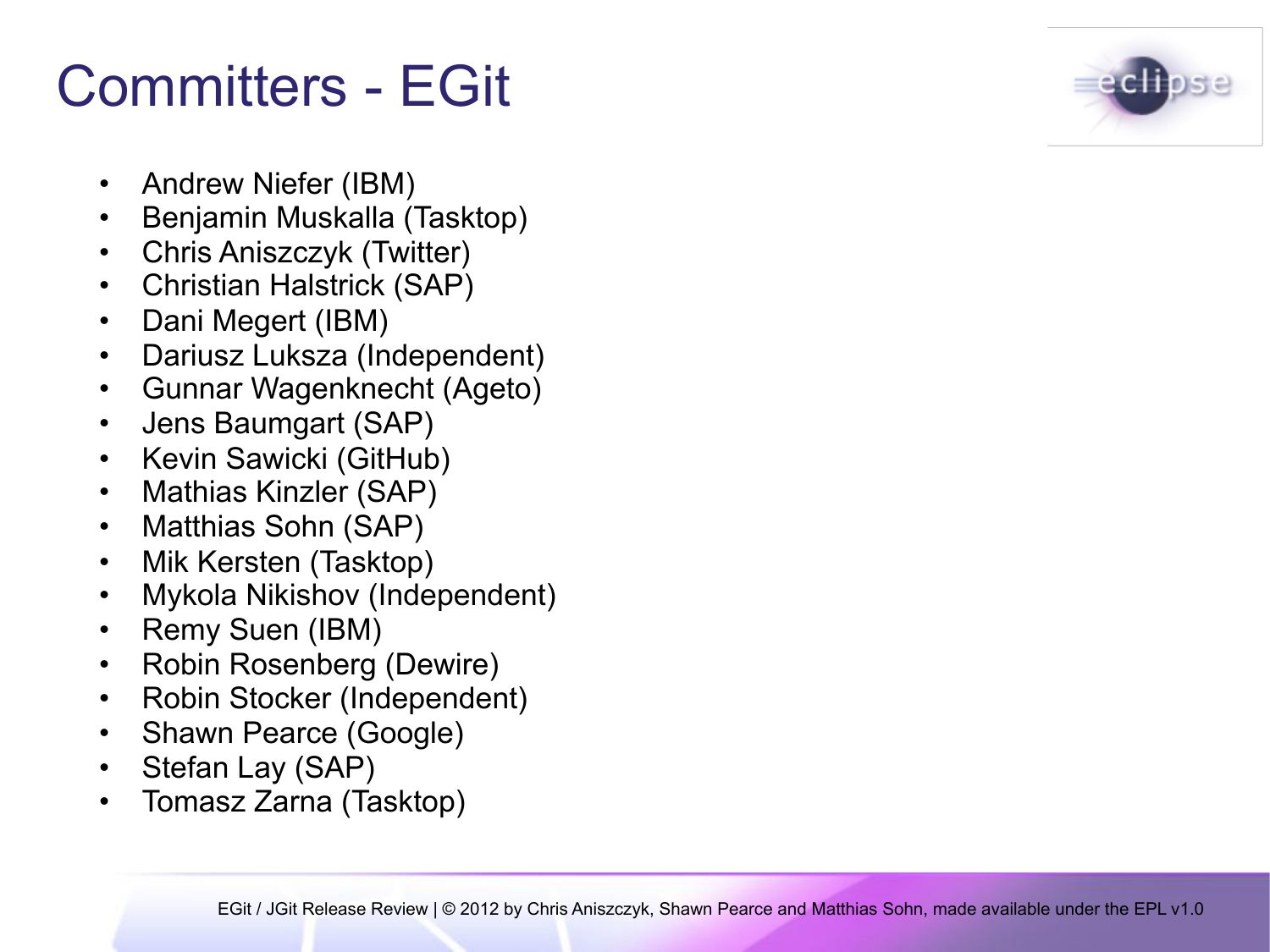# **Community**



Significant new code contributions from the community in 2.2

Gerrit Code Review: http://git.eclipse.org/r/

- JGit
	- o CQ 6908, Marc Strapetz (Syntevo): RevWalk support for shallow clones
	- o CQ 6769, Francois Rey and Robin Rosenberg (Dewire): Added new Status CLI command 'jgit status'
- EGit
	- o no new CQs this release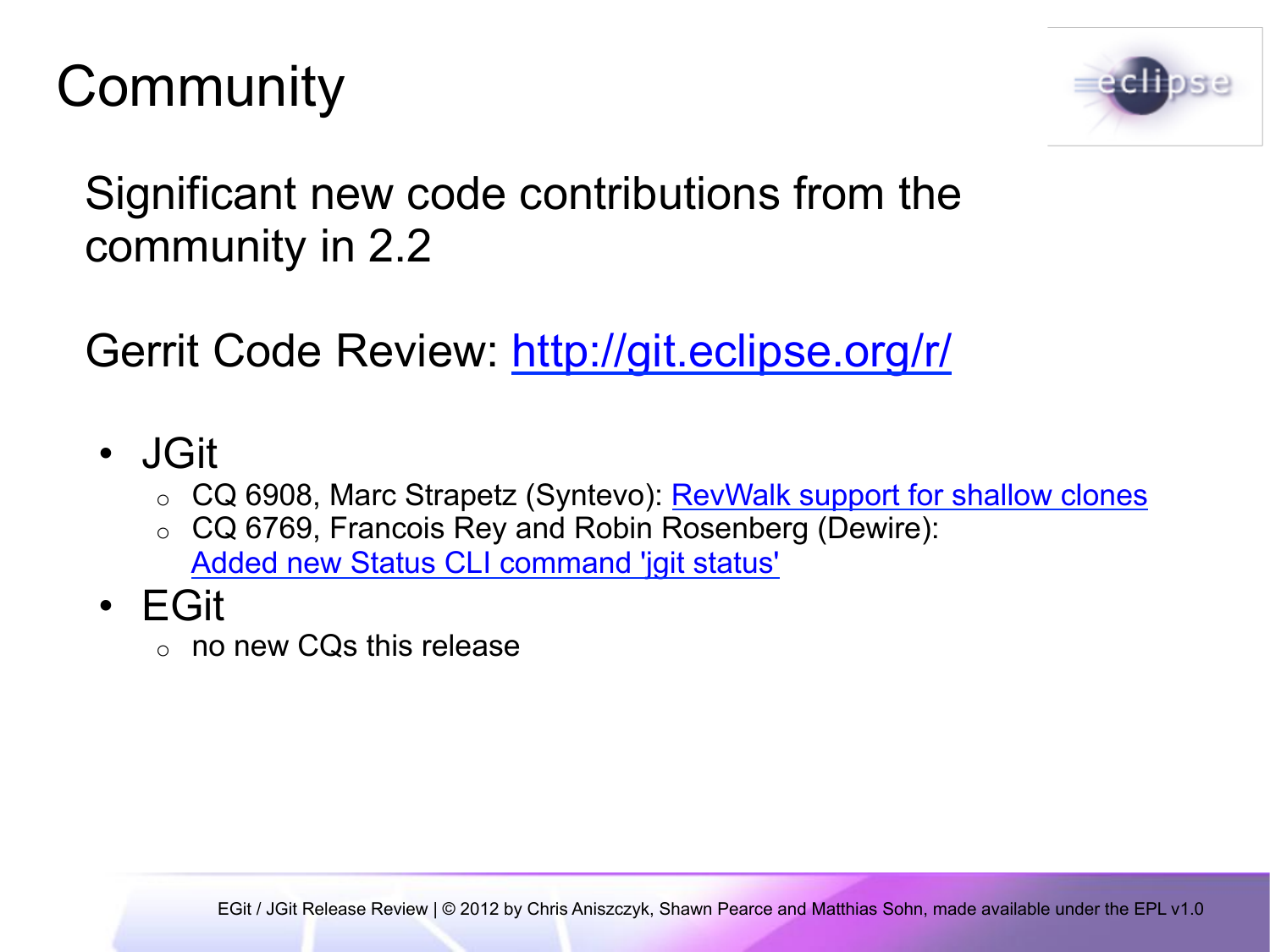### IP Logs



- JGit
	- o https://bugs.eclipse.org/bugs/show\_bug.cgi?id=396211
- EGit
	- o https://bugs.eclipse.org/bugs/show\_bug.cgi?id=396212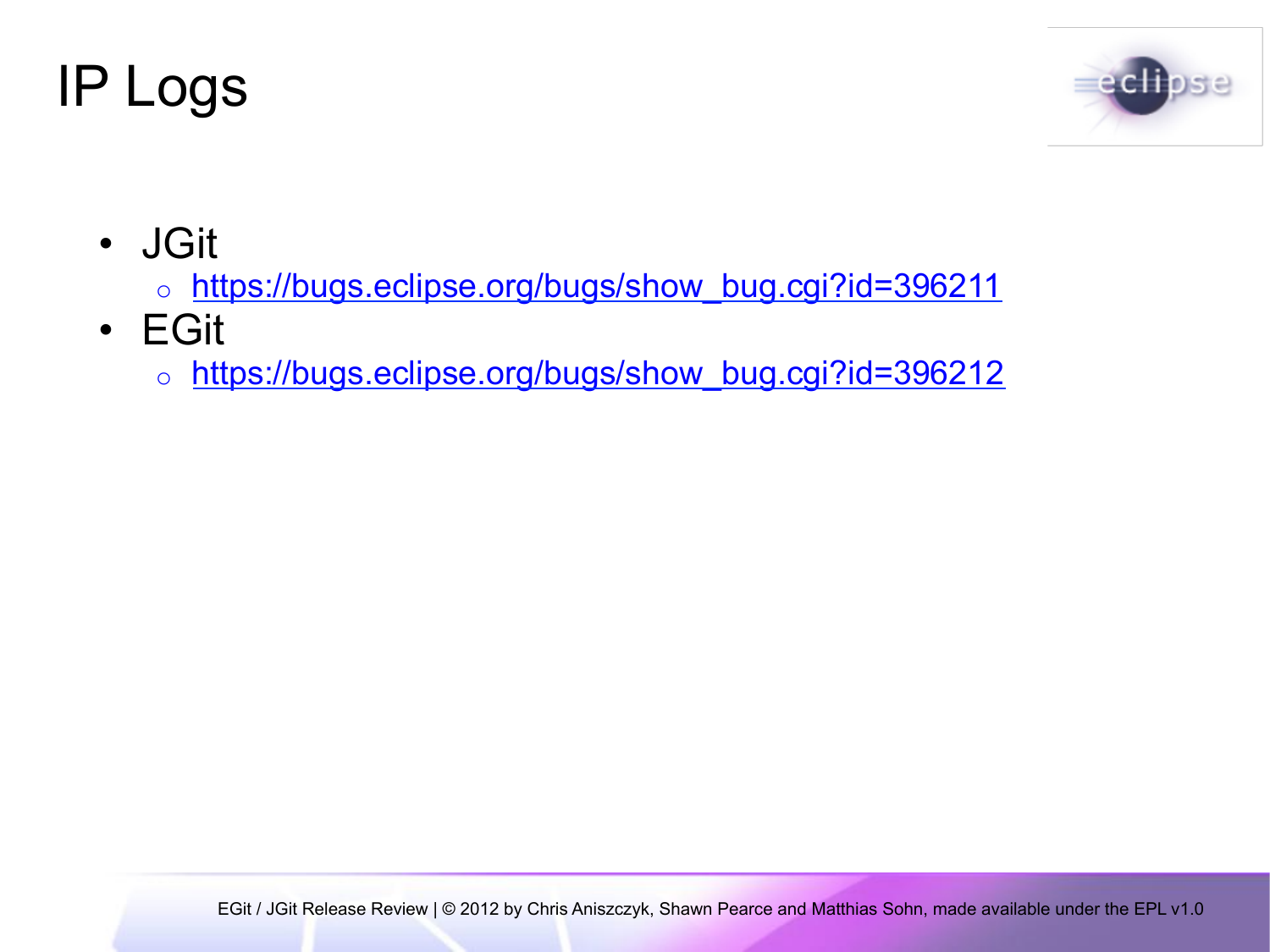### **Schedule**



- 2.3 February 2013 (Juno SR2)
- 2.4 or 3.0 June 2013 (Kepler)